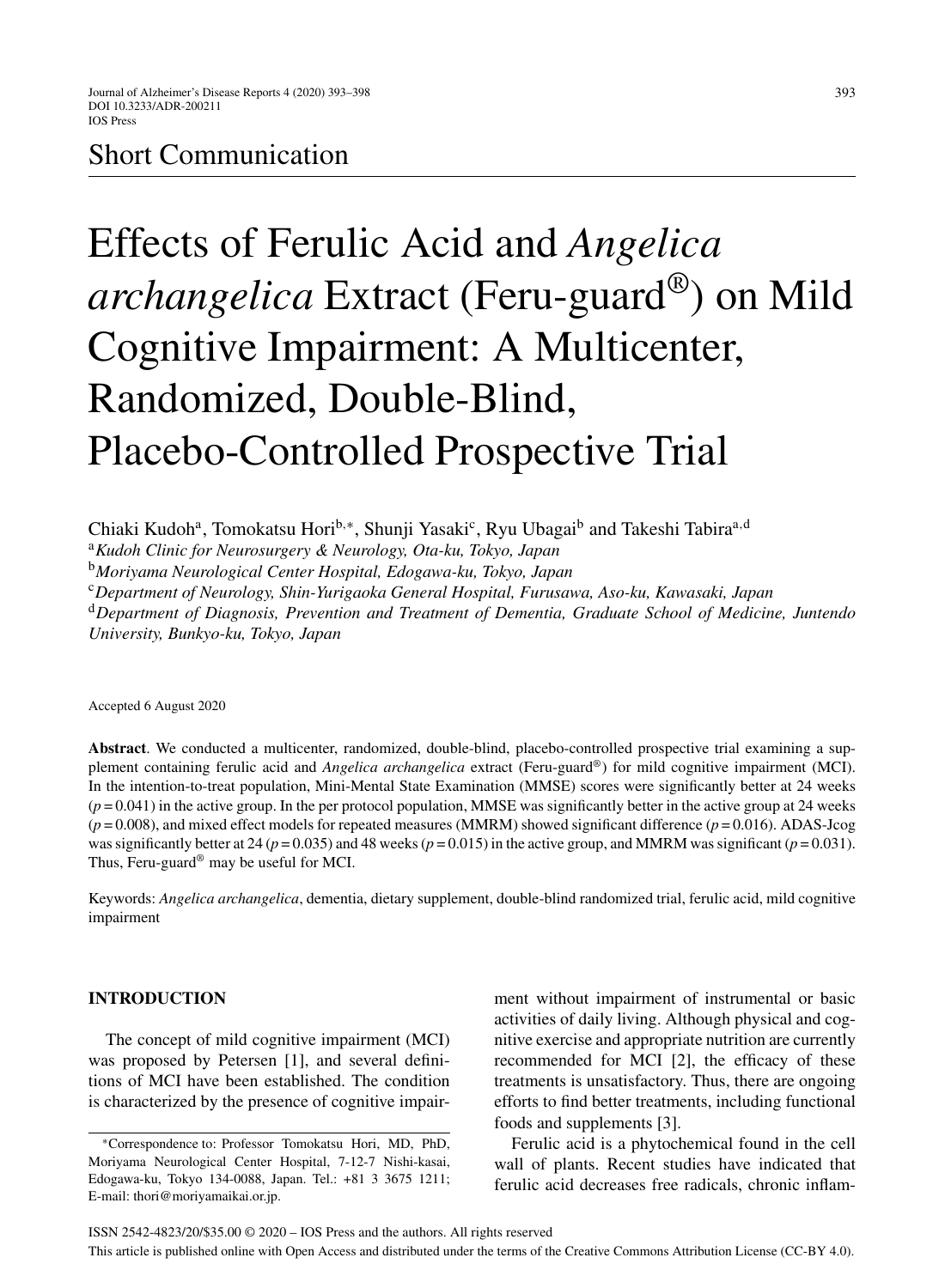mation, and beta-secretase transcription, resulting in reduction of amyloid- $\beta$  (A $\beta$ ) and A $\beta$ -induced neuronal loss [4–7].

*Angelica* is a biennial plant from the umbelliferous family *Apiaceae.* Extracts from the root of *Angelica gigas* Nakai and the isolated coumarintype chemical compounds decursin, decursinol, and decursinol angelate provide neuroprotective and cognitive enhancement effects under both *in vitro* and *in vivo* [8], and *A. archangelica* reduces the activity of acetylcholinesterase [9].

An open-label study demonstrated that a daily dose of Feru-guard® 100 M (FG) ameliorated behavioral and psychiatric symptoms of dementia such as delusions, hallucinations, aggression, and anxiety in frontotemporal lobar degeneration and Lewy body dementia [10]. In another open-label study, participants with MCI showed slight cognitive improvement at 24, 48, and 96 weeks after oral supplementation with FG, although the change from baseline was not significant [11]. In the current study, we investigated the effects of FG on cognitive functioning in MCI individuals in a double-blind placebo-controlled trial.

# **METHODS**

Participants were recruited from the outpatient clinic of the Kudoh Clinic for Neurosurgery & Neurology, Shin-Yurigaoka General Hospital, Moriyama Neurological Center Hospital, Tokyo Clinic, and Ibara City Hospital, Ibara, Okayama, Japan. We enrolled participants aged 65 to 85 years old with MCI, according to the MCI criteria [1] and Mini-Mental State Examination (MMSE) scores ≥24, Alzheimer's Disease Assessment Scale-Cognitive Subscale, Japanese version (ADAS-Jcog; 11 item, total score 70) scores 3–10, Mild Cognitive Impairment Scale (MCIS) scores ≤49.8, Clinical Dementia Rating scores = 0.5, and 15-item Geriatric Depression Scale scores  $\leq 10$ . For inclusion, participants had to meet these scoring criteria on two or more of the three scales MMSE, ADAS-Jcog, and MCIS. Excluded were those who had: 1) dementia, 2) neurodegenerative disorders; 3) medicine for cognitive impairment; 4) supplements affecting cognitive functions within 1 year before this study started; 5) history of depression and treatment; 6) participation in other medical prospective studies; 7) cognitive impairment owing to hypothyroidism, vitamin deficiency (B1, B6, B12, and folic acid), idiopathic normal pressure hydrocephalus, head injury,

epilepsy, and encephalitis; 8) history of psychiatric disorders such as schizophrenia, alcoholism and drug addiction; 9) diabetes mellitus with HbA1c  $\geq$ 8.0; 10) metabolic syndrome; 11) malignant neoplasm, acute inflammation, severe grade anemia, liver dysfunction, or renal dysfunction; and 12) judgment as ineligible for the trial by a responsible physician. Each participant or their family members provided written informed consent after receiving a detailed explanation of the study objectives and procedure.

# *Supplement*

The supplement containing ferulic acid and *A. archangelica* (Feru-guard® 100 M; FG) and the placebo were provided by Glovia Co., Ltd. (Glovia, Tokyo, Japan). The FG daily dose contained 200 mg of ferulic acid and 40 mg of *A. archangelica* extract. The placebo daily dose contained 8.4 mg of stearic acid calcium and 271.6 mg of dextrin. Participants took the supplement or placebo before breakfast and dinner every day throughout the trial period.

Acute toxicity has been examined by outsourcing laboratories, and the LD50 was reported as >2 g/kg for ferulic acid and >600 mg/kg for *A. archangelica* extracts in rodents. Ferulic acid and *A. archangelica* extracts are extracted and refined from rice bran and *A. archangelica* roots, respectively, and the quality is strictly controlled by the production companies. In Japan, so far over 50,000 people have taken over 1.2 million boxes of Feru-guard®, but no serious adverse events have been reported.

# *Study design*

This was a multicenter, randomized, double-blind, placebo-controlled, prospective trial designed and conducted by trial committee members. Participant assignment was performed using the cloud dynamic assignment minimization method. The collected data were entered into an online system by an employee of Glovia. As the data were blinded, the person performing the input was not able to assess the data. All data were strictly managed using an internet system with a security code, and could not be viewed unless the security key was opened.

The study protocol adhered to the Declaration of Helsinki (2013) and the Ethical Guidelines for Medical and Health Research Involving Human Subjects. The study was approved by the ethical committee of Mizuo-Clinic (approval No. 160427) and was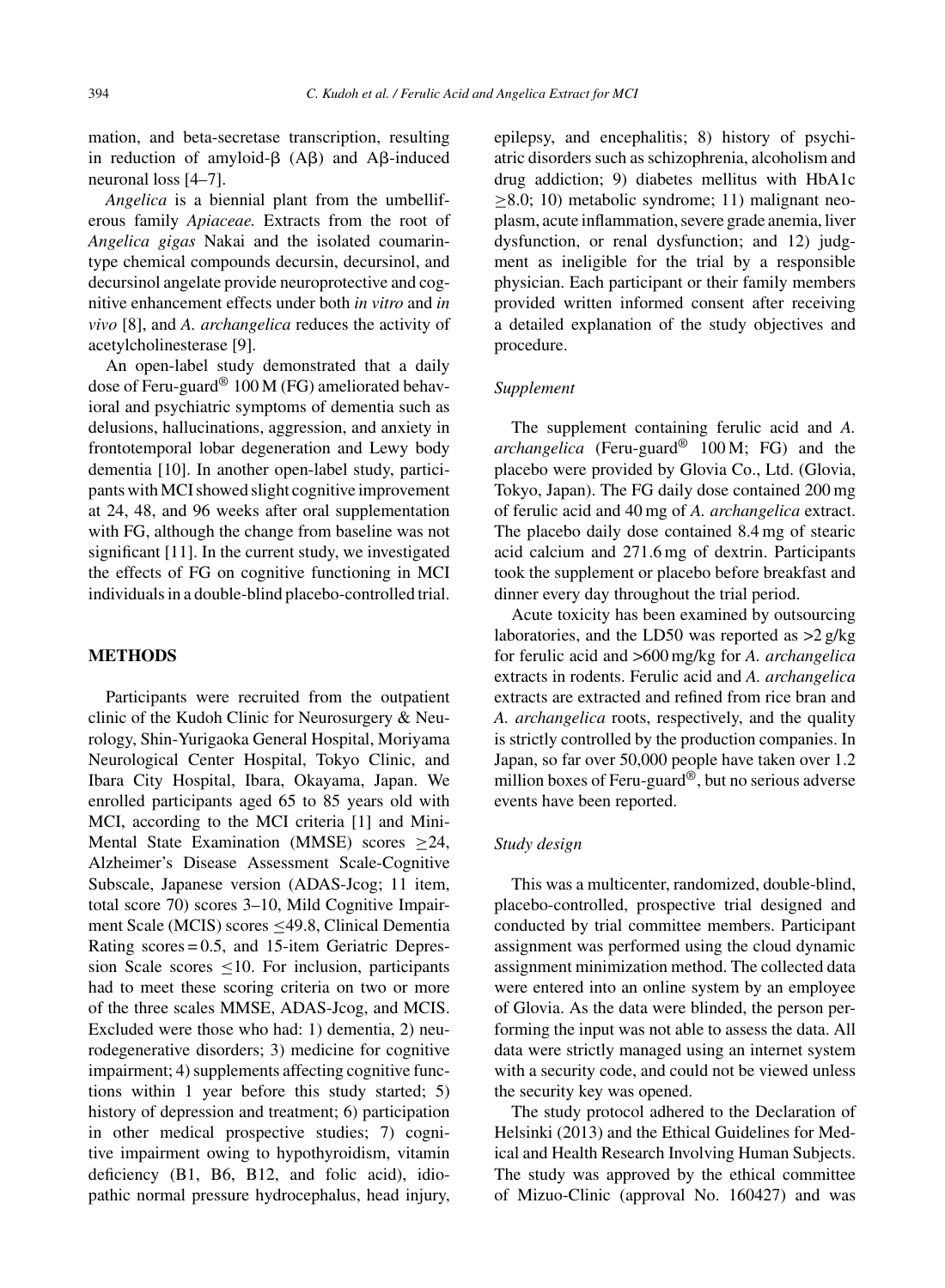registered in the UMIN Clinical Trials Registry (ID: UMIN000024063). The ethical committees of each participating hospital also approved the study protocol.

In the protocol, 200 participants were scheduled to participate in the study from September 1, 2016, to June 30, 2021, and the study period was 2 years after entry. However, because a new clinical trials act was announced in March 2019 by the Japanese Ministry of Health, Labour and Welfare, it was necessary to terminate the study on December 31, 2018. Therefore, the study period was limited to 48 weeks, and the final number of participants enrolled in the study was 56.

# *Clinical assessments*

ADAS-Jcog, MMSE, and MCIS assessment were conducted at baseline, 24 weeks, and 48 weeks. Physical examinations and laboratory tests including blood examination measurements, electrocardiography, and magnetic resonance imaging were conducted at baseline. Blood tests were performed on the complete blood count, blood urea nitrogen, creatinine, total bilirubin, aspartate aminotransferase, alanine aminotransferase,  $\gamma$ -glutamyltranspeptidase, alkaline phosphatase, low density lipoprotein cholesterol, high sensitivity C-reactive protein, hemoglobin A1c, thyroid stimulating hormone, and free tetraiodothyronine.

The primary outcome measure to assess the effect of FG on cognitive functions was ADAS-Jcog score, and the secondary outcome was MMSE score at 24 and 48 weeks, respectively. Assessment of each score in the apolipoprotein E (ApoE  $4^+$  and ApoE $4^-$ ) groups was also included in the secondary outcome. ApoE genotypes were determined by polyacrylamide gel isoelectric focusing [12] using blood samples collected at baseline.

#### *Statistical analysis*

Statistical analysis was conducted using Mann-Whitney *U* tests or Wilcoxon signed-rank tests. Changes in the average scores for 24 to 48 weeks were compared between the two groups using a mixed effect model for repeated measures (MMRM). All statistical analyses were performed by an outsourcing company (Kureha Special Laboratory Co., Tokyo) using SAS version 9.4 (SAS Institute Inc., Cary, NC, USA). Two-tailed tests were used and significance was set at  $p < 0.05$ .

# **RESULTS**

In total, 56 individuals were randomly allocated. Nine individuals (5 active and 4 placebo) were excluded as they had insufficient follow-up data. Therefore, 47 cases were examined as the intentionto-treat (ITT) population. Furthermore, 7 individuals were excluded from the ITT population before the data key was opened; 3 were found not to meet the inclusion criteria, 1 was judged as normal, and 1 was found to have already taken FG before the start of the study. In addition, 2 cases were excluded as dropouts owing to poor adherence. Therefore, data for 40 per protocol (PP) individuals were analyzed (Fig. 1). Baseline characteristics of the ITT subjects are summarized in Table 1.

There was no difference in ADAS-Jcog, MMSE, and MCIS scores between the active (FG) and placebo groups at baseline in the ITT population (Table 1), indicating adequate randomization. In the ITT population, there was no between-group difference in ADAS-Jcog scores (primary endpoint) including its item scores, but MMSE scores (secondary endpoint) were significantly better in the active group than placebo  $(p=0.041)$  at 24 weeks (Fig. 2a).

In the analysis of PP population, MCIS and word recognition of ADAS-Jcog were significantly better  $(p=0.048$  and  $p=0.04$ , respectively) in placebo at baseline, but the follow-up data and the MMRM analysis were not significant.

ADAS-Jcog scores were significantly better at 24  $(p=0.035)$  and 48 weeks  $(p=0.015)$  in the active group than placebo of the PP population (Fig. 2b), where MMRM showed significant between-group difference in changes in average scores at 24 and 48 weeks  $(p = 0.031)$ .

In the sub-analysis of each item of ADAS-Jcog, word recall was significantly better in the active group at 24 weeks  $(p=0.048)$ , and orientation was significantly improved in the active group at 48 weeks  $(p=0.026)$ . Otherwise, there was no statistical difference in other items.

MMSE scores were also better in the active group at 24 weeks in the PP population  $(p=0.008)$ , and MMRM also showed significant difference (*p* = 0.016) (Fig. 2c).

Cluster analyses between ApoE4+ and ApoE4– groups were all negative. Cluster analyses using MMSE scores, ADAS-Jcog scores, and age at baseline also showed no significant differences. Clinical and laboratory observations showed no side effects.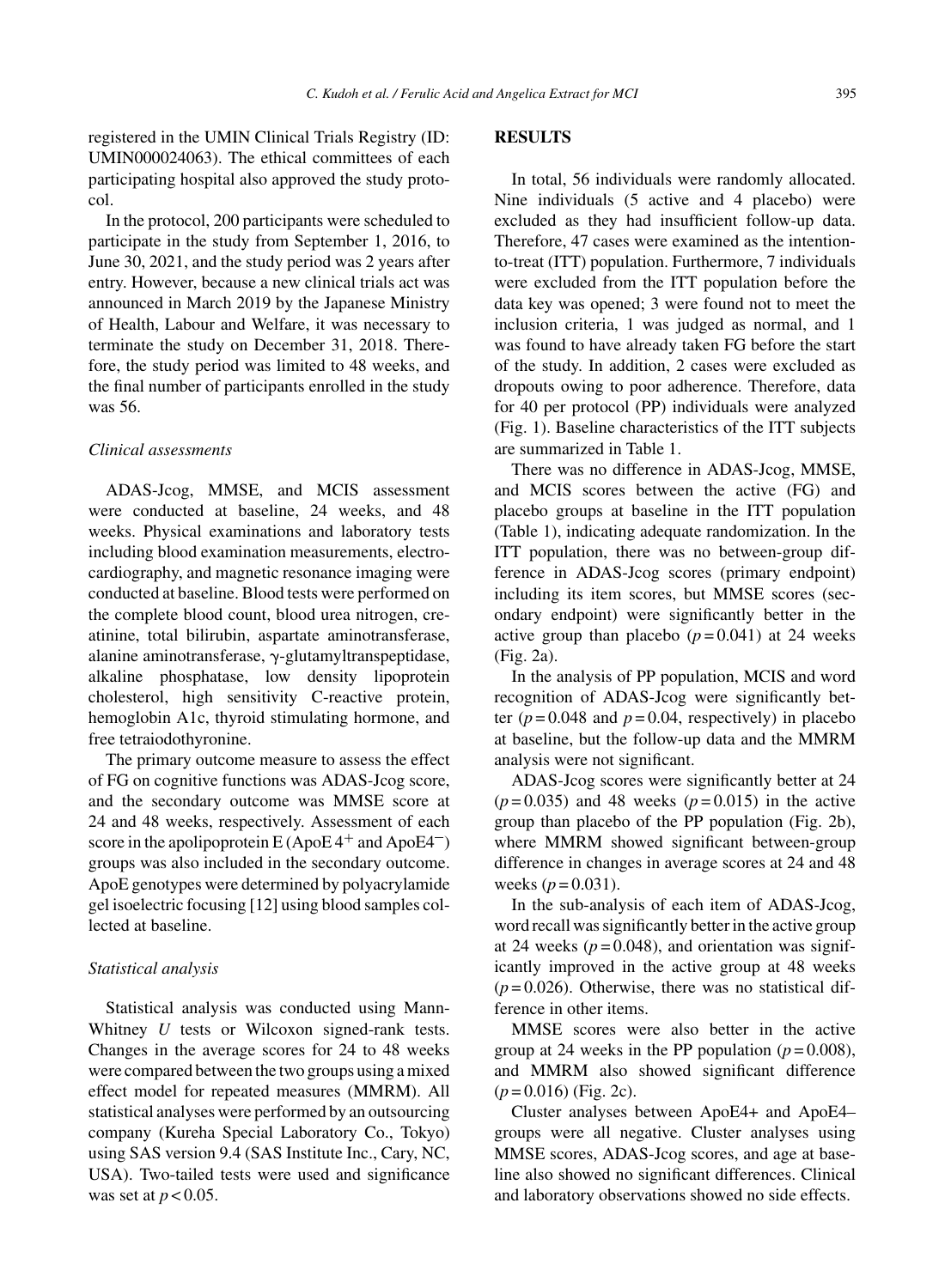

Fig. 1. Randomization and assignment of study subjects. Please see the text for reasons for exclusion. ITT, intention-to-treat; PP, per protocol.

| Baseline characteristics of the intention-to-treat population |                     |                    |                     |                  |
|---------------------------------------------------------------|---------------------|--------------------|---------------------|------------------|
|                                                               |                     | Active<br>$(n=24)$ | Placebo<br>$(n=23)$ | $\boldsymbol{p}$ |
| Age                                                           | Median              | 75.0               | 78.0                | 0.1175           |
|                                                               | $[min-max]$         | $[67.0 - 85.0]$    | $[69.0 - 84.0]$     |                  |
| Sex                                                           | Male                | $11(45.8\%)$       | $8(34.8\%)$         | 0.5556           |
|                                                               | Female              | 13 (54.2%)         | $15(65.2\%)$        |                  |
| Apo E                                                         | $\varepsilon$ 2/3   | 2(8.7%)            | $0(0.0\%)$          | 0.2176           |
|                                                               | $\epsilon$ 3/2      | $0(0.0\%)$         | $1(4.8\%)$          |                  |
|                                                               | $\epsilon$ 3/3      | 13(56.5%)          | $17(81.0\%)$        |                  |
|                                                               | $\epsilon$ 3/4      | $4(17.4\%)$        | $1(4.8\%)$          |                  |
|                                                               | E4/3                | 2(8.7%)            | $2(9.5\%)$          |                  |
|                                                               | $\epsilon$ 4/4      | 2(8.7%)            | $0(0.0\%)$          |                  |
|                                                               | Not specified       |                    | $\overline{2}$      |                  |
| Apo E                                                         | ε4                  | $8(34.8\%)$        | $3(14.3\%)$         | 0.1685           |
|                                                               | Non $\varepsilon$ 4 | $15(65.2\%)$       | 18 (85.7%)          |                  |
|                                                               | Not specified       | 1                  | $\overline{2}$      |                  |
| <b>Baseline</b>                                               | Median $(N)$        | $6.7 (n=23)$       | 7.6 $(n=23)$        | 0.1798           |
| ADAS-Jcog                                                     | $[min-max]$         | $[2.7 - 12.0]$     | $[4.0 - 18.3]$      |                  |
| <b>Baseline</b>                                               | Median $(N)$        | 44.1 $(n=24)$      | $39.3 (n=23)$       | 0.1906           |
| <b>MCIS</b>                                                   | $[min-max]$         | $[15.4 - 61.2]$    | $[20.9 - 63.0]$     |                  |
| <b>Baseline</b>                                               | Median (N)          | $27.0 (n=24)$      | $26.0 (n=21)$       | 0.2803           |
| MMSE                                                          | [min-max]           | $[21.0 - 29.0]$    | $[22.0 - 30.0]$     |                  |

Table 1

This table shows the baseline characteristics of the intention-to-treat groups. Differences between the active and placebo groups were analyzed using the Mann-Whitney's *U* test for continuous variables and Fisher's exact test for discrete variables. ApoE, apolipoprotein E; MMSE, Mini-Mental State Examination; ADAS-Jcog, Alzheimer's Disease Assessment Scale-Cognitive Subscale, Japanese version; MCIS, Mild Cognitive Impairment Scale.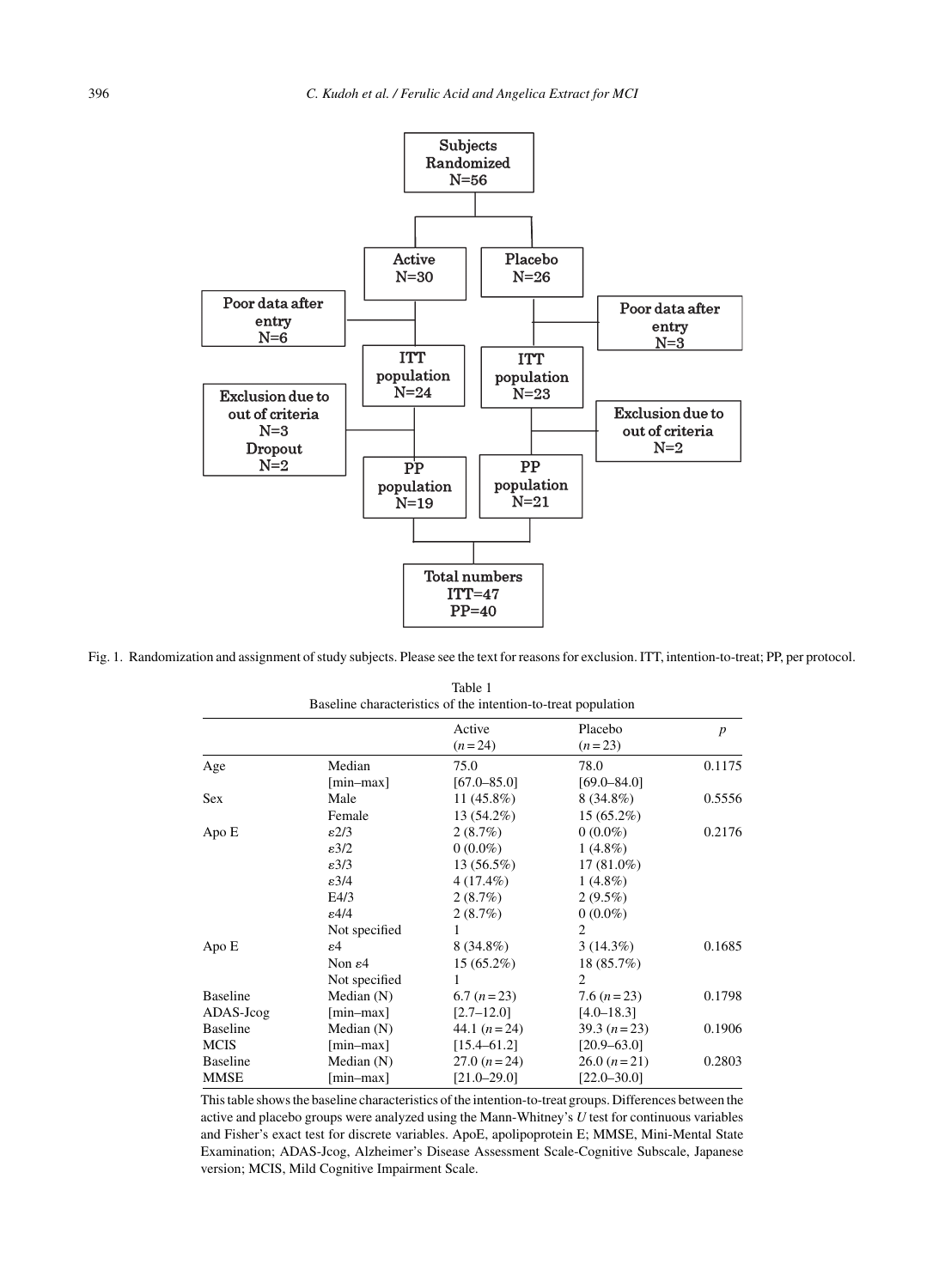

Fig. 2. Changes in MMSE and ADAS-Jcog scores in the ITT and PP population. a) There was a significant difference in MMSE scores between the active (FG) and placebo groups at 24 weeks in the ITT population  $(p = 0.041; \text{ Mann}-\text{Whitney } U \text{ test})$ . b) There was a significant difference in ADAS-Jcog scores between the active (FG) and placebo groups at 24 weeks  $(p=0.035)$  and 48 weeks  $(p=0.015;$  Mann–Whitney *U* test) in the PP population. The MMRM analysis also showed a significant between-group difference  $(p=0.031)$ . c) There was a significant difference in MMSE scores between the active (FG) and placebo groups at 24 weeks  $(p=0.008; \text{ Mann}-\text{Whitney } U \text{ test})$  and the mixed effect model for repeated measures also showed a significant difference  $(p=0.016)$  in the PP population. ADAS-Jcog, Alzheimer's Disease Assessment Scale-Cognitive Subscale, Japanese version; ITT, intention-to-treat; MMSE, Mini-Mental State Examination; MMRM, mixed effect model for repeated measures, PP, per protocol.

# **DISCUSSION**

Although MCIS and word recognition of ADAS-Jcog showed a statistical difference in the baseline of the PP population, the difference was not significant at 24 and 48 weeks, and the MMRM showed no significant differences. Therefore, we believe that these findings do not undermine the superiority of FG.

Ferulic acid directly destabilizes  $A\beta$  fibrils and inhibits A $\beta$  aggregation [13, 14]. Interaction of A $\beta$ with ferulic acid occurs during the initial stage of the aggregation process, and disruption of the peptide self-assembly results in redirection of non-fibrillar amorphous aggregate formation [15]. However, its bioavailability remains to be elucidated.

One of the effective molecules in *Angelica* is decursin. In addition to its antioxidant and antiinflammatory effect, it was also found to lower calcium influx in glutamate-treated rat cortical cells [16]. Moreover, decursin greatly inhibited apoptosis by suppressing caspase-3 activity in  $\text{A}\beta_{25-35}$  treated PC12 cells [8]. Furthermore, decursin decreased the mitochondrial membrane potential, which inhibited production of reactive oxygen species, and reduced the output of cytochrome c [17]. The neuroprotective effects of decursinol were higher against kainic acid-induced neurotoxicity [16], and it showed a significant inhibition of acetylcholinesterase [18]. Thus, ferulic acid and *Angelica* extract appear to reduce various pathological mechanisms of AD.

It would be interesting to investigate whether FG can delay conversion from MCI to AD. The above-mentioned study of the effects of FG on MCI suggested an annual conversion rate of approximately 8.35% [11]. It was 18.3% in the Alzheimer's Disease Neuroimaging Initiative (ADNI) [19], and was 28.8% in the Japanese ADNI [20]. Thus, FG may delay the conversion from MCI to dementia. Further studies are required to confirm this.

One of the limitations of this study is that we did not discriminate between amnestic and non-amnestic MCI, or between AD-type and non-AD-type MCI. We plan to do this in future studies.

In conclusion, the current study demonstrated the clinical effectiveness of ferulic acid and *A. archangelica* extract on cognitive functioning among older adult individuals with MCI.

# **ACKNOWLEDGMENTS**

We thank Dr. Nozomi Hishikawa at Ibara City Hospital for cooperating in this clinical trial. We also thank Mr. Kiyoso Yamagata at Kureha-bunseki Co. for his kind help in statistical discussion, and Benjamin Knight and Diane Williams from Edanz Group for editing this manuscript.